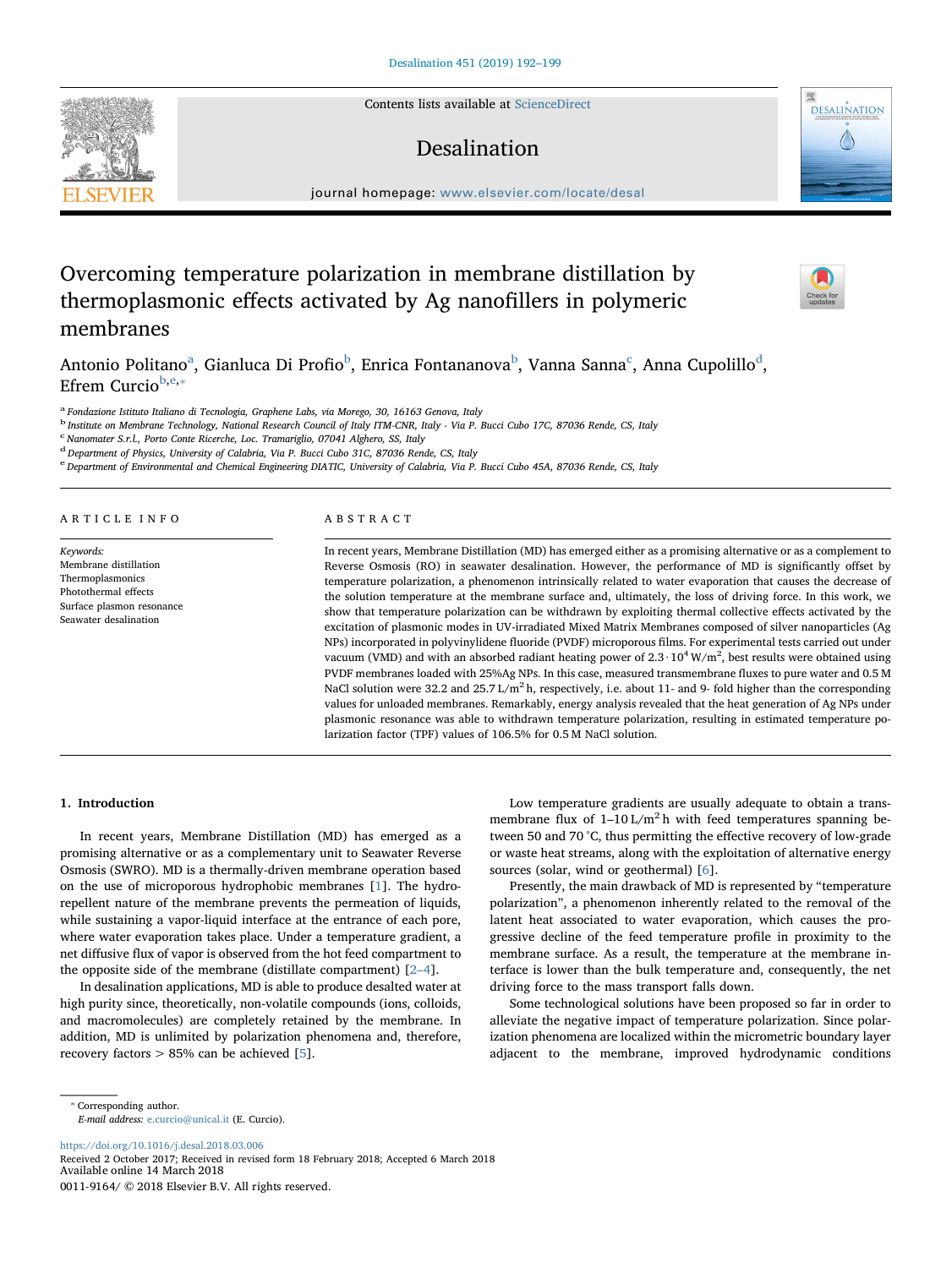(increase of Reynolds number, applying turbulence promoters like spacers) are somehow beneficial for the simultaneous mass and heat transfer in MD [[7](#page-6-4),[8](#page-6-5)]. Hengl et al. [[9](#page-7-0)] have manufactured and tested flat hydrophobic metallic membranes for water evaporation in an operational configuration approaching sweep gas MD; here, the membrane acts as an electric resistance that brings energy directly to pores by Joule effect [[9](#page-7-0)].

However, due to the negative impact represented by temperature polarization on the overall thermal efficiency, the effective technological implementation of MD on large industrial scale is missing yet.

As a result of a multidisciplinary cooperation with solid-state physicists active in the field of plasmonics, here we propose an innovative technological approach to reduce or withdraw temperature polarization. In thermoplasmonics [10–[14\]](#page-7-1), the photoexcitation of plasmons in metal nanoparticles (NPs) [15–[17\]](#page-7-2) is exploited to obtain a local increase of the temperature [[18\]](#page-7-3). The presence of nanoscale thermal hotspots has been demonstrated to be beneficial for different applications in membrane technology [\[19](#page-7-4)], including MD [[20\]](#page-7-5). However, the physical mechanism ruling thermoplasmonic MD have not been clarified yet. As a matter of fact, different experimentalists [\[21](#page-7-6)[,22](#page-7-7)] have shown that, upon illuminating an extensive quantity of Au NPs dispersed in solution, the temperature profile is not localized around each NP, as a consequence of the occurrence of thermal collective effects [[23\]](#page-7-8). The distribution of the temperature becomes nearly constant throughout the NP assembly, regardless the nanoscopic size of heat sources [[23\]](#page-7-8). While applications in nanotechnology could be inhibited by such collective thermal effects, actually they are even advantageous in membrane technology, where nano-heaters have the potential to provide a temperature increase in a large area, leading to a significant enhancement of the mass transfer.

In this work, a quantitative evaluation of temperature polarization and energy efficiency is provided for a vacuum MD (VMD) system operated with microporous Mixed Matrix Membranes (MMM) made in PVDF and incorporating Ag NPs. UV-irradiation of MMMs allowed exploiting thermal collective effects activated by the excitation of plasmons. Process performance in terms of transmembrane flux and permeate quality is also investigated.

#### 2. Theoretical background

VMD configuration implies a suppression of the heat flux at the vacuum/permeate interface [[4](#page-6-6)]. Consistently, temperature gradient is negligible along the membrane thickness. Therefore, the heat required for the evaporation of water molecules at the feed interface is supplied by the heat flux through the liquid film adjacent to the membrane at the feed side [\[18](#page-7-3)]. However, in our innovative system, the presence of Ag nanofillers in the polymeric membrane leads to an additional term associated to the thermoplasmonic heat flux  $(q_{plasm})$ , which considers the increase of membrane temperature at the feed interface under UV irradiation:

<span id="page-1-0"></span>
$$
h_f(\overline{T}_f^b - \overline{T}_f^m) + q_{plasm} = J_w \lambda \tag{1}
$$

where superscript *m* refers to membrane interface,  $\overline{T_f}$  is the average feed temperature (arithmetic average between inlet and outlet temperature),  $h_f$  is the heat transfer coefficient at the feed side,  $J_w$  is the transmembrane flux of vapor and  $\lambda$  is the latent heat of vaporization. From Eq. [\(1\)](#page-1-0), the average value of temperature at the membrane interface  $\overline{T}_{f}^{m}$  is evaluated to be:

<span id="page-1-2"></span>
$$
\overline{T}_f^m = \overline{T}_f^b + \frac{q_{plasm} - J_w \lambda}{h_f} \tag{2}
$$

The heat transfer coefficient at the feed side can be estimated by the Hausen empirical correlation valid for Re  $\leq$  2300 and Pr  $\geq$  5:

193

Nu = 3.66 + 
$$
\frac{0.688 \text{RePr}(d/L)}{1 + 0.44 [\text{RePr}(d/L)]^{2/3}}
$$
(3)

where Nu, Re and Pr are the Nusselt, Reynolds and Prandtl dimensionless numbers, respectively, and  $(d/L)$  is the tube diameter-tolength ratio.

The thermoplasmonic heat flux is experimentally determined by a macroscopic energy balance over the whole system, considering that the sum of  $q_{plasm}$  and of the heat flux associated to the radiation of the UV lamp  $q_{rad}$  (the latter is measured in a VMD cell equipped with virgin PVDF membrane, i.e.  $q_{plasm} = 0$ ) balances the sum of the heat flux associated to water evaporation (obtained by multiplying the measured transmembrane flux  $J_w$  and the latent heat of water  $\lambda$ ) and of the heat flux through the liquid feed stream (obtained by multiplying the feed flowrate  $\dot{m}_f$ , the specific heat coefficient  $c_p$  and the measured temperature increase from inlet to outlet  $T_{f, out}^b - T_{f, in}^b$ ). Hence:

<span id="page-1-3"></span>
$$
q_{plasm} = J_w \cdot \lambda + \dot{m}c_p (T_{f,out}^b - T_{f,in}^b) - q_{rad}
$$
\n
$$
\tag{4}
$$

## 3. Materials and methods

### <span id="page-1-1"></span>3.1. Membrane preparation and characterization

Ag NPs were synthesized by the chemical reduction method using sodium citrate as metal precursor  $[24]$  $[24]$ . In a usual batch, AgNO<sub>3</sub> salt (Sigma-Aldrich, US) was first dissolved into water (100 mL of aqueous solution at concentration of 1 mM) and successively heated up. Once reached the boiling point, an aqueous solution of trisodium citrate (10 mL, 1 wt%) was added, in order to reduce  $Ag<sup>+</sup>$  ions to produce Ag NPs. Consistently, the colloidal solution assumed a light yellow tint. The obtained NPs were instantly lyophilized and stored at room temperature. Size and shape of Ag NPs were characterized by transmission electron microscopy (TEM, FEI Tecnai G12, US). Spherical NPs with average diameter of 31  $\pm$  4 nm with rather uniform size distribution are shown in [Fig. 1.](#page-2-0) Ag NPs were dispersed in Dimethylformamide (DMF) bought from Sigma-Aldrich (US) at 30% w/w. UV-VIS analysis performed on a solution sample diluted 200 times evidenced a maximum absorbance intensity at  $\sim$  420 nm, corresponding to the wavelength of the plasmonic resonance in Ag NPs [[25\]](#page-7-10).

Flat microporous membranes with Ag nanofillers were prepared by nonsolvent-induced phase inversion process. The mix of Ag NPs in DMF was firstly sonicated for 15 min (M 428-BD, MPM Instruments Srl) at room temperature, and successively mixed with PVDF homopolymer powder Solef®6010 (Solvay, Italy). Proper amount of pure DMF was added in order to modulate the final concentration of Ag NPs in the range of 15–25% w/w. After 24 h of magnetic stirring at 30 °C, the polymeric solution was cast on a glass plate by automated machine (Elcometer, UK) using a knife with gap of 150 μm, and then immersed for 2 h at room temperature in a coagulation bath of distilled water to activate demixing. Residual traces of solvents were removed by another immersion in distilled water (for one day), followed by a washing with ethanol. Membranes were dehydrated in oven at 60 °C under vacuum for one day. The morphology of membranes was studied by a Quanta 200 FEI (Philips, Netherlands) scanning electron microscope. Experiments for evaluating the contact angle were performed by CAM 200 contact angle meter (KSV Instruments LTD, Finland). Pore size distribution was determined by Capillary Flow Porometer (CFP 1500 AEXL, PMI Inc., US).

## 3.2. VMD setup and testing

The VMD setup schematized in [Fig. 2](#page-2-1) consists of a dead-end cell with an active membrane area of  $21.2 \text{ cm}^2$ . A quartz window was fixed and taped up at the middle of the upper cap. Above the quartz window, in order to irradiate the surface of the membrane, we put a high-pressure UV mercury lamp (Helios Ital Quartz srl, Italy) with a wavelength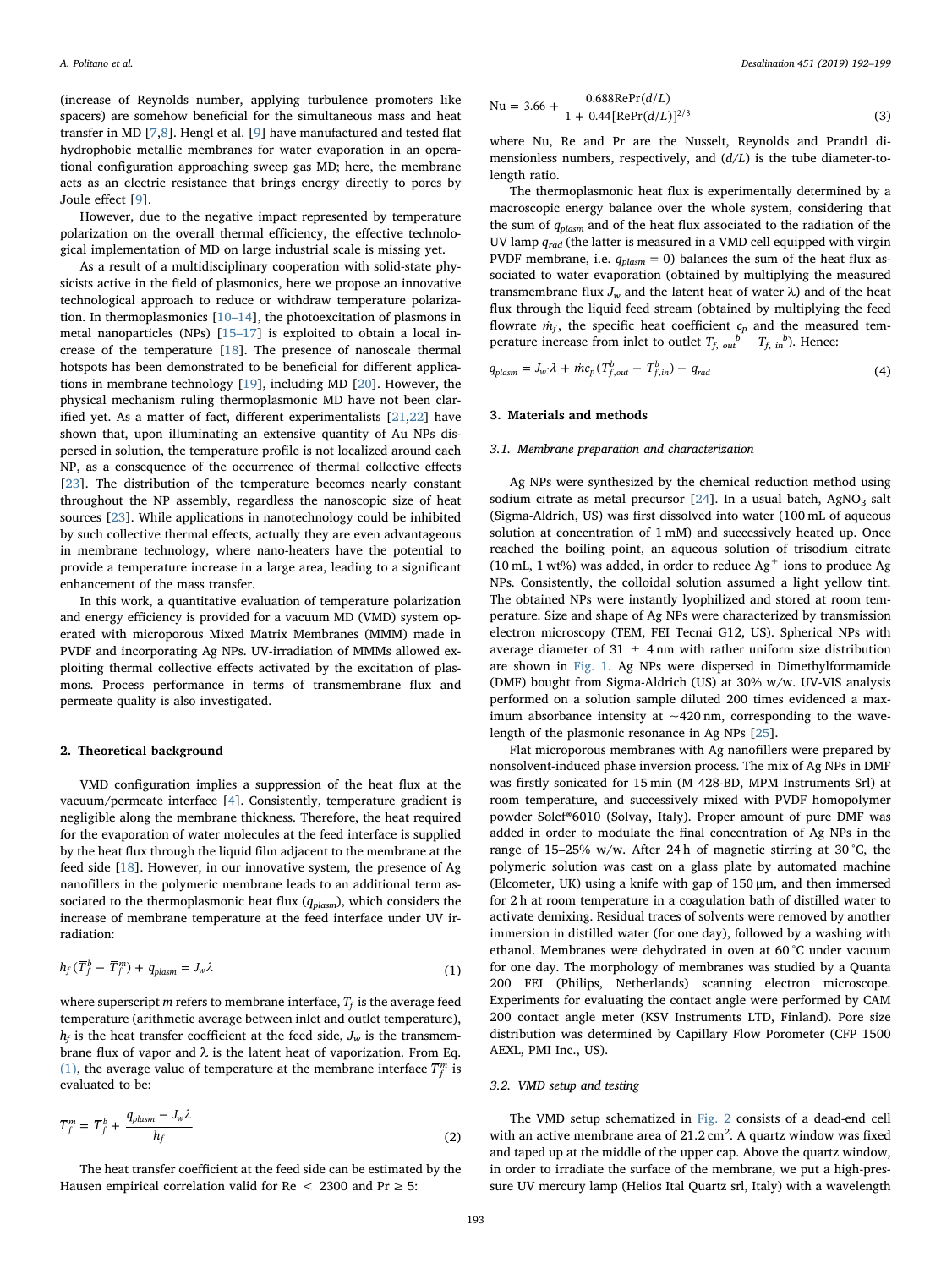<span id="page-2-0"></span>

Fig. 1. (top panel) TEM image and (bottom panel) distribution function of the particle size of synthesized Ag NPs.

of 366 nm, a watching angle of 90° and with a GR.E. 500 W portable power generator. The recirculation of the feed solution (0.5 M NaCl) was carried out at 20 L/h by digital peristaltic pump Masterflex L/S (Cole Parmer, US). Temperature monitoring at inlet and outlet of the module was performed by means of K-type thermocouples, characterized by a response time of 15 s and a resolution of  $\pm$  0.1 °C. The operative pressure of the distillate side was 20 mbar; the initial feed temperature was set to 30 °C.

<span id="page-2-1"></span>The transmembrane flux of water vapor  $J_w$  was evaluated by computing the weight decrease ( $\Delta W$ ) of the feed solution in a fixed interval of time  $(\Delta t)$  and normalizing it over the membrane area A:

$$
J_w = \frac{\Delta W}{A \cdot \Delta t} \tag{5}
$$

Permeate conductivity was evaluated by conductivity meter at 20 °C (YSI Model 3200). Dynamic Light Scattering/DLS (90Plus Particle Size Analyzer, Brookhaven Instruments Corporation, US) and High-Resolution Continuum Source Atomic Absorption Spectrometer/HR-CS AAS (ContrAA 700, Analytik Jena AG, Germany) were used to demonstrate the absence in the permeate of solid and dissolved (in the form of  $Ag^+$  ions) NPs, respectively.

In addition to pure water and 0.5 M NaCl solution artificially mimicking seawater, VMD tests were also carried out on real seawater. Raw samples from Tyrrenian sea (Amantea, Italy) were collected and stored at 4 °C before use. Ion Chromatography (Metrohm 861 Advanced Compact Ion Chromatograph) was employed to quantify the concentration of ions in both feed and distillate streams; 3.2 mM  $Na<sub>2</sub>CO<sub>3</sub> + 1$  mM NaHCO<sub>3</sub> was used as eluent for anion column Metrosep A Supp  $5-250/4.0$ , and  $2 \text{ mM}$  nitric acid  $+ 0.25 \text{ mM}$  oxalic acid was used as eluent for cation column Metrosep C4–250/4.0. The organic content in real seawater and permeate solutions of  $CO<sub>2</sub>$ -free solutions by a Total Organic Carbon (TOC) analyzer (Shimadzu VCSN). Conductivity of solutions was measured by YSI model 3200 Conductivity Instrument (US). We measured pH by HI 223 Calibration-Check Microprocessor pH Meter (HANNA Instruments, US).

## 4. Results and discussion

## 4.1. Performance of membranes

[Table 1](#page-3-0) summarizes the morphological and physicochemical properties of NP-loaded PVDF membranes. SEM micrographs proved that Ag NPs, entrapped in the lab-made membranes during the non-solvent phase inversion process, were well dispersed throughout the PVDF microporous matrix. Specifically, the cross-section morphology appeared asymmetric, with a outermost layer displaying macrovoids generally protracted over 40% c.a. of the membrane thickness, and with a steady microporous structure at the bottom layer. While thickness was almost uniform (spanning from 60 to  $72 \mu m$ ), the porosity of unloaded PVDF membranes progressively increased with the amount of incorporated NPs (up to  $20\%$ w/w), as a result of their hetero-nucleant effect, which accelerates the kinetics of solid phase formation. However, for PVDF-25% Ag NPs, the porosity reached the lowest value (22%), probably due to a partial collapse of the membrane structure. As evaporation tests were carried out under vacuum and with non-pressurized feed stream, no significant variations of the pore size were detected after 6 months of experimental activities.

With the aim to validate the stability of membranes against NPs dissolution with subsequent  $Ag^+$  release, samples of PVDF-Ag NPs polymeric films (surface area of  $2 \text{ cm}^2$ ) were immersed (i) in pure water and (ii) in 0.5 M NaCl for one week at 20 °C. Ion concentration was checked by HR-CS AAS.

According to dissolution data reported in [Table 2](#page-3-1), the highest Ag<sup>+</sup>



Fig. 2. Lab-scale experimental setup. (1) VMD unit; (2) feed inlet stream; (3) feed outlet stream; (4) distillate outlet stream; (5) glass window for UV irradiation.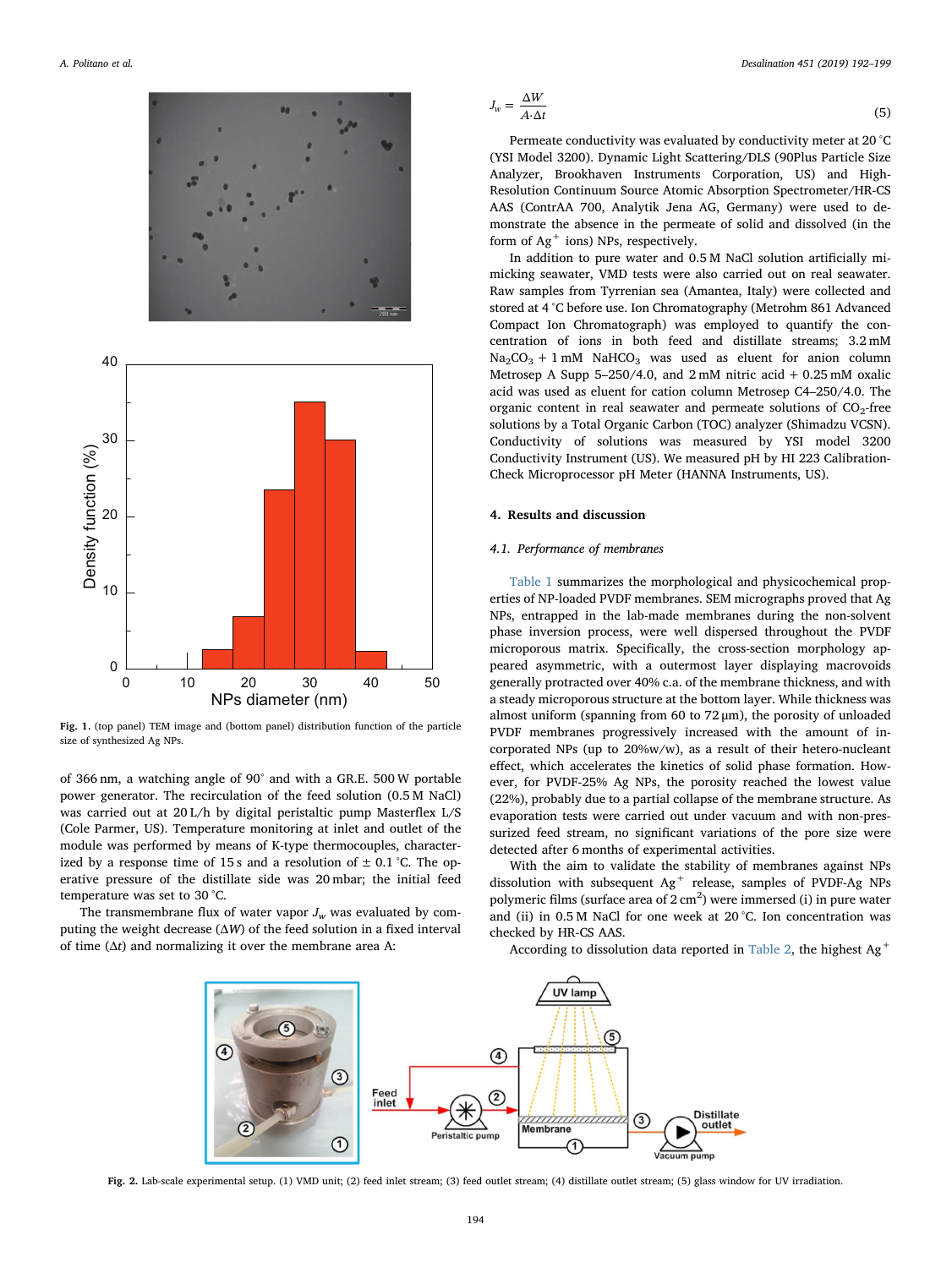#### <span id="page-3-0"></span>Table 1

Morphological and physicochemical properties of investigated PVDF membranes. The scale bar in SEM images represents 10 μm.

| Membrane       | Morphology (SEM micrographs) | Thickness (µm) | Porosity (%) | Pore size (µm)                                          | Contact angle (°)                                          |
|----------------|------------------------------|----------------|--------------|---------------------------------------------------------|------------------------------------------------------------|
| Virgin PVDF    |                              | $64~\pm~11$    | 27           | $0.45 \pm 0.05^{\dagger}$<br>$0.45 \pm 0.06^{\ddagger}$ | $86.3 \pm 2.5^{\dagger}$<br>$86.5 \pm 3.4^*$               |
| PVDF-15%Ag NPs |                              | $72 \pm 14$    | $32\,$       | $0.22 \pm 0.03^{\dagger}$<br>$0.21 \pm 0.05^{\ddagger}$ | 83.6 $\pm$ 3.9 <sup>†</sup><br>84.1 $\pm$ 2.8 <sup>‡</sup> |
| PVDF-20%Ag NPs |                              | $65 \pm 12$    | 36           | $0.38 \pm 0.04^{\dagger}$<br>$0.37 \pm 0.02^{\ddagger}$ | $81.4 \pm 0.7$ <sup>†</sup><br>82.0 $\pm$ 2.5 <sup>*</sup> |
| PVDF-25%Ag NPs |                              | $60 \pm 15$    | 22           | $0.40 \pm 0.05^{\dagger}$<br>$0.38 \pm 0.04^*$          | $80.3 \pm 3.6^{\dagger}$<br>$80.6 \pm 3.1^*$               |

<span id="page-3-2"></span>† Before VMD tests.

<span id="page-3-3"></span>‡ After 6 months.

#### <span id="page-3-1"></span>Table 2

Dissolution tests of Ag NPs in MMM.

| Membrane                                             | Pure water                                      | $0.5 M$ NaCl                                      |
|------------------------------------------------------|-------------------------------------------------|---------------------------------------------------|
|                                                      | Dissolved $Ag^+$ (ppb) <sup>†</sup>             | Dissolved $Ag^+$ (ppb) <sup>†</sup>               |
| PVDF-15%Ag NPs<br>PVDF-20% Ag NPs<br>PVDF-25% Ag NPs | $3.4 \pm 0.08$<br>$9.9 + 0.27$<br>$14.0 + 0.68$ | $69.8 + 2.41$<br>$126.0 + 5.95$<br>$138.0 + 6.50$ |

<span id="page-3-4"></span>† After 7-days immersion at 20 °C. Average values on 3 samples, standard deviation  $< 5%$ 

concentration in water - detected for PVDF-25% Ag NPs membrane - is about three orders of magnitude lower than AgOH solubility. In general, these values are lower than those reported in literature and related to the solubilization of Ag NPs dispersed in water, as a result of the shielding effect of the hydrophobic polymeric matrix [[26\]](#page-7-11). The increment of dissolution rate of Ag NPs in 0.5 M NaCl solution is in agreement with previous studies [[26](#page-7-11)[,27](#page-7-12)].

Incorporation of citrate-capped Ag NPs into PVDF matrix reduced the contact angle to water: as the percentage of Ag NPs increased from 0 to 25%, an overall reduction of the contact angle by  $\sim$ 7% (down to 80.3  $\pm$  3.6°) was observed. Remarkably, only a very small increase of contact angle was noticed after 6 months, presumably due to the aforementioned slight dissolution of Ag NPs.

The heat power  $Q_i$  carried by the single i-th NP is directly related to its absorption cross section  $\sigma_{\text{abs}}$  by the following relation [\[14](#page-7-13)]:

 $Q_i = \sigma_{abs} n_s \varepsilon_0 c \, |E^{ext}|^2 / 2$  (6)

where  $n<sub>s</sub>$  is the refraction index of the neighbouring medium,  $c$  is the speed of light, and  $E^{ext}$  is the electric field of the external electromagnetic radiation. Thus, the choice of the material for plasmonic nanofillers is orientated toward systems that exhibit high values of the absorption cross section  $\sigma_{\text{abs}}$  under resonance conditions for plasmonic excitations. Based on the state of the art, the materials showing the best performances concerning photothermal effects are Ag and Au [[14,](#page-7-13)[28](#page-7-14)]. However, shape-controlled Ag NPs [[29\]](#page-7-15), under plasmon resonance conditions, can generate a heat flux about ten times more than Au NPs [[28\]](#page-7-14). In addition, by appropriately selecting the synthesis procedure [[29\]](#page-7-15), it is possible to control the size and the shape of Ag NPs. Accordingly, our synthesis method allowed us (see [Section 3.1\)](#page-1-1) to obtain NPs with diameter of  $\sim$ 30 nm ([Fig. 1\)](#page-2-0) in order to maximize photothermal effects.

Ultraviolet-visible (UV–Vis) spectra of manufactured membranes ([Fig. 3\)](#page-4-0) demonstrated that the maximum absorbance intensity is slightly affected by the polymeric matrix, ranging between 420 and 440 nm, coherently with the wavelength of the plasmonic resonance of Ag NPs [\[30](#page-7-16)].

[Fig. 4](#page-4-1) illustrates the difference between outlet and inlet feed temperature for 0.5 M NaCl solution, as resulting from the heat flux associated to the radiation of the UV lamp and the thermoplasmonic effects of irradiated Ag NPs. The temperature difference gradually increased with time, getting a stationary behavior in about 30 min for the VMD setup used. When the cell was operated with unloaded PVDF membranes ( $q_{plasm} = 0$ ), the energy associated to the UV radiation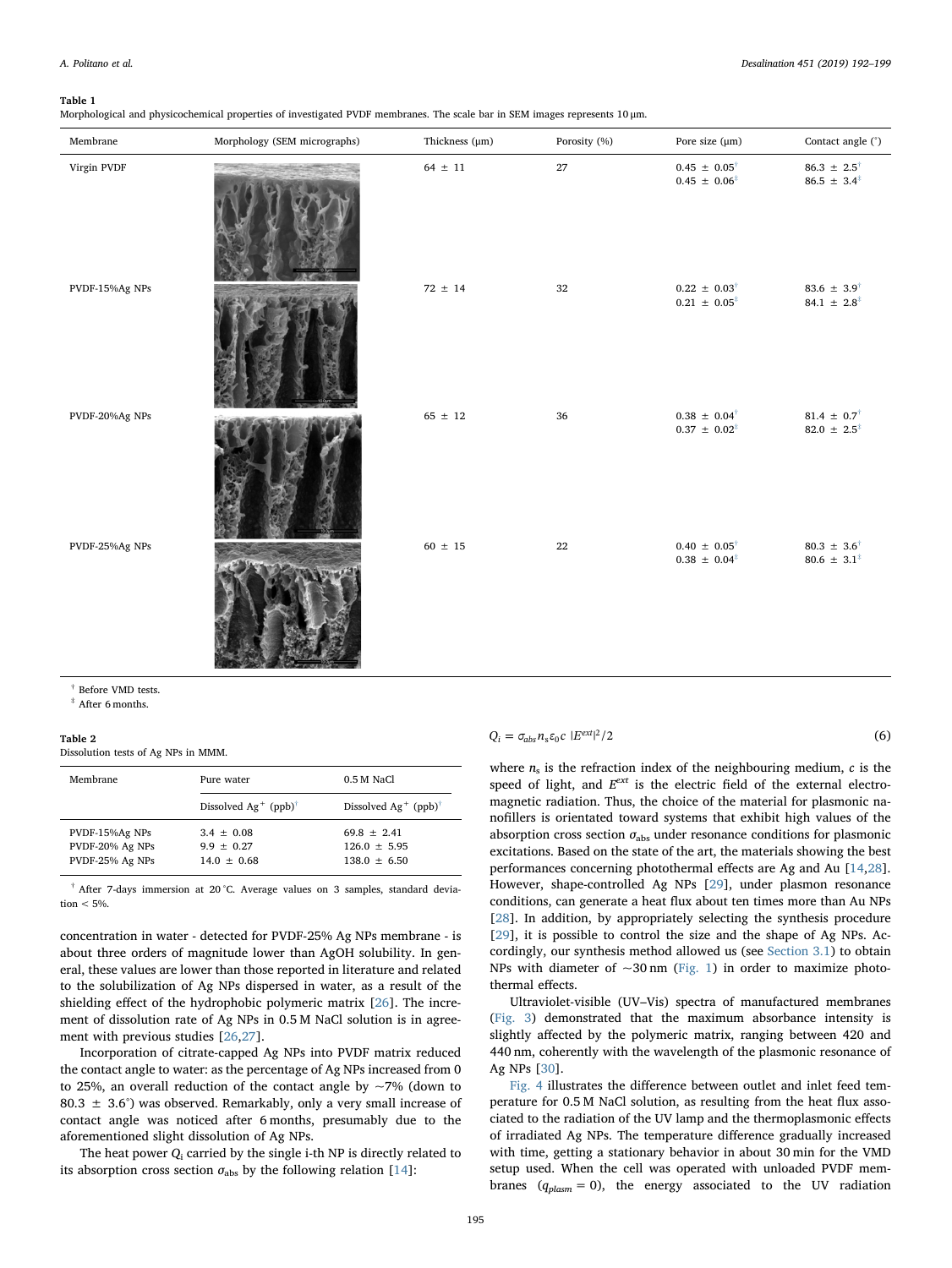<span id="page-4-0"></span>

Fig. 3. UV–Vis characterization of mixed matrix PVDF membranes incorporating different amounts of Ag NPs. The color gradation of membrane surface, from white to brown, as a function of NP content is shown on the left side. (For interpretation of the references to color in this figure legend, the reader is referred to the web version of this article.)

<span id="page-4-1"></span>

Fig. 4. Time-dependent difference between outlet and inlet feed temperature (30 °C) for 0.5 M NaCl solution.

determined a temperature difference by  $\sim$  2.5 °C. For PVDF membranes loaded with Ag NPs, the illumination of metal NPs with wavelength close to their plasmonic resonance turned them into local nano-heaters, thus determining an enhancement of the outlet feed temperature. This thermoplasmonic effect increased with Ag content: the highest temperature increase, i.e.  $\sim$ 4 °C, was detected for PVDF-25% Ag NPs membrane.

Transient transmembrane flux profiles measured over an operation time of 1 h are illustrated in [Fig. 5](#page-5-0) for both pure water (panel a) and 0.5 M NaCl solution (panel b). Vapor fluxes through unloaded PVDF are noticeably lesser than through MMM embedding NP fillers. Specifically, fluxes through PVDF-25% Ag NPs, evaluated at one hour, are about nine-fold (feed:  $0.5 M$  NaCl solution) and eleven-fold (feed:  $H_2O$ ) greater with respect to the corresponding values for virgin PVDF membranes.

The analysis of structural characteristics shown in [Table 1](#page-3-0) clearly indicates that the extent of morphological variations associated to the addition of nanofillers in the membranes (primarily in terms of porosity and pore size) is not enough to explain the noteworthy improvement of the transmembrane flux, which conversely is determined by thermoplasmonic effects.

## 4.2. Energy analysis

The study of temperature changes at the membrane interface, due to polarization phenomenon, as a function of the NP content can shed light on the influence of photothermal plasmonic excitation on the overall MD performance. A temperature polarization factor (TPF) is defined as:

$$
TPF = \frac{\overline{T}_{f}^{m}}{\overline{T}_{f}^{b}} \times 100
$$
\n<sup>(7)</sup>

with TPF < 100 in conventional VMD.

While bulk temperature was experimentally measured, interfacial temperature was estimated by Eq. [\(2\)](#page-1-2). The TPF, predicted for unloaded PVDF membrane ( $q_p = 0$ ) under the operating conditions adopted in this study, was 99.35% for pure water and 98.25% for 0.5 M NaCl solution. For salt solution, the lower TPF reflects the lower heat transfer coefficient (660 W/m<sup>2</sup> h) with respect to pure water (1010 W/m<sup>2</sup> h). The thermal energy produced by plasmonic nanofillers reversed the polarization effect, leading (i) to an interface feed temperature higher that in the bulk and (ii) to a  $TPF > 100\%$ . [Fig. 6](#page-5-1) displays the behavior of the TPF (squares) as a function of the content of Ag NPs for VMD tests on 0.5 M NaCl solution. It is evident that, by increasing the amount of Ag NPs, the TPF increases up to values higher than 106; likewise, the interfacial temperature (circles) increases with the amount of Ag NPs.

To understand experimental results shown in [Figs. 4](#page-4-1)–6, one has to consider that - when illuminating a large amount of metal NPs dispersed in a medium - the temperature profile throughout the system may no longer be localized around each NP as nanometric source of heat, due to thermal collective effects [\[21](#page-7-6),[22](#page-7-7)]. Baffou et al. [\[23](#page-7-8)] built a theoretical model for reproducing the temperature distribution throughout large assemblies of metal NPs. In details, they considered two well-distinct regimes: (i) the "temperature confinement regime" with a temperature distribution essentially confined at the vicinity of each NP and (ii) a "delocalization regime" characterized by a smooth temperature profile throughout the surrounding medium [\[23](#page-7-8)]. Therefore, the total temperature increase  $\Delta T$  experienced by the system is given by the sum of a term  $\Delta T^s$  associated to the self-contribution of a single nano-heater, and of a term  $\Delta T$ <sup>ext</sup> due to the heat delivered by the other NPs located in proximity of the NP. Specifically:

<span id="page-4-2"></span>
$$
\Delta T_0^s = \frac{2 \cdot \sigma_{abs} \cdot I}{4\pi \overline{k} d} \tag{8}
$$

and, for uniform and circular illumination of an infinite array:

$$
\Delta T_0^{\text{ext}} \approx \frac{\sigma_{\text{abs}} I}{\overline{k}} \frac{1}{4} \frac{D}{A} \left( 1 - \frac{2\sqrt{A}}{\sqrt{\pi} D} \right) \tag{9}
$$

where subscript "0" identifies the center of an ensemble of plasmonic NPs.

By considering a NP diameter  $d$  of 30 nm, an approximate interparticle distance p of  $2 \cdot 10^{-7}$  m for PVDF-25% Ag NPs, a unit cell area A for a NP square lattice of  $p^2 = 4 \cdot 10^{-14}$  m<sup>2</sup>, an irradiance I of  $2.3 \cdot 10^4$  W/m<sup>2</sup>, a diameter of the irradiated area D of  $5.2 \cdot 10^{-2}$  m, an average thermal conductivity  $\overline{k}$  of 0.37 W/mK (estimated by the arithmetic average between the thermal conductivity of PVDF membrane with porosity of 0.22 [\[3\]](#page-6-7) and water), and a NP absorption cross section  $\sigma_{\text{abs}}$  of 2 · 10<sup>-15</sup> m<sup>2</sup> [\[31](#page-7-17)], the total  $\Delta T$  is estimated to be ~42 K. Under these assumptions, the self-contribution term  $\Delta T_0^s$  is largely negligible with respect to collective effects produced by the lattice of NPs. Since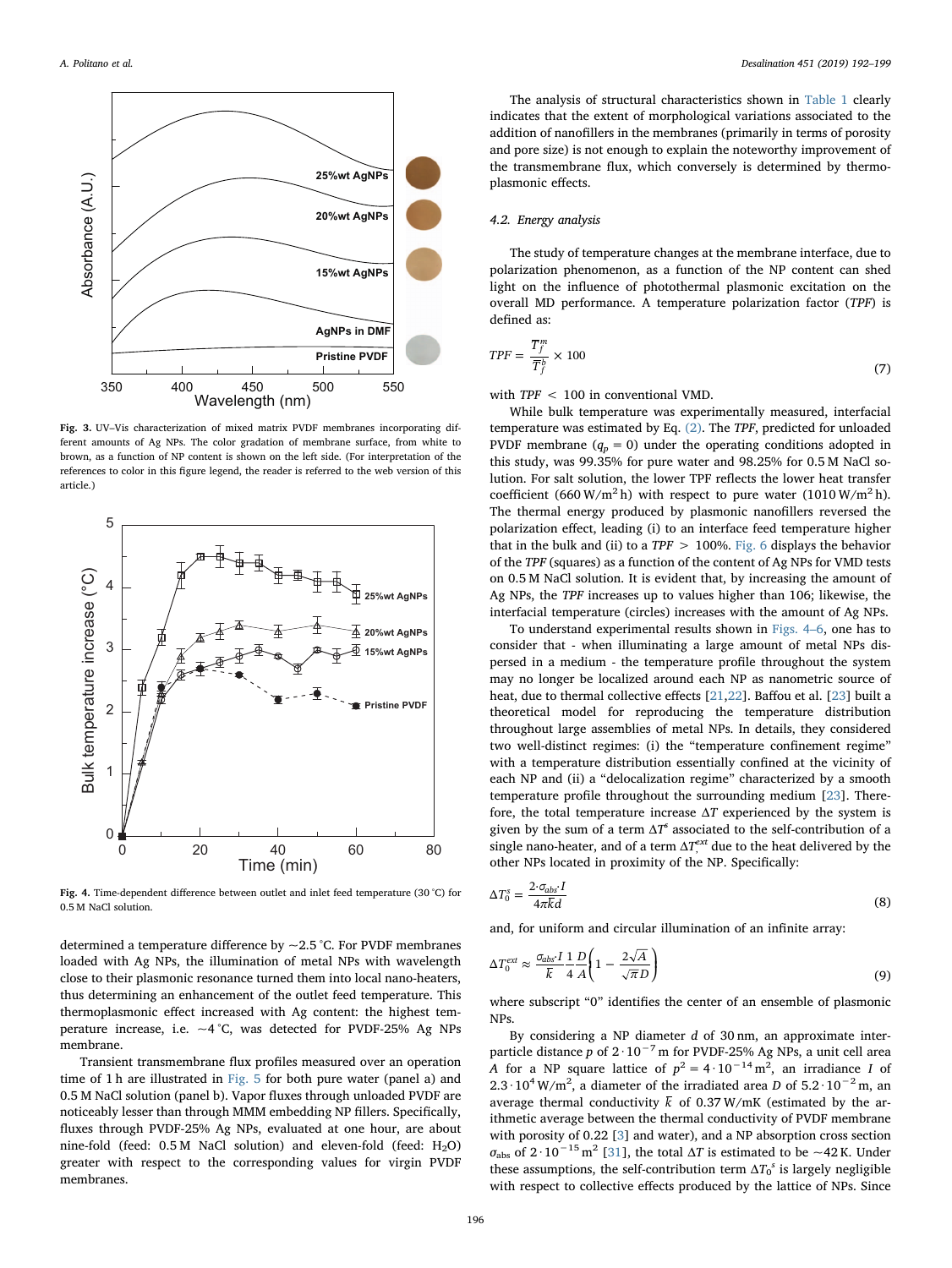<span id="page-5-0"></span>

Fig. 5. Time-dependent profile of the transmembrane flux through PVDF membranes loaded with different amounts of Ag nanofillers. PVDF-REF denotes the unloaded PVDF membrane assumed as a reference. The feed is: (a) pure  $H_2O$ ; (b) 0.5 M NaCl.

<span id="page-5-1"></span>

Fig. 6. Steady-state behavior of the interfacial temperature (circles) and TPF (squares) as a function of the content of Ag NPs entrapped in PVDF membranes. Feed: 0.5 M NaCl solution.

Eqs. [\(8\) and \(9\)](#page-4-2) do not take into account the cooling effect associated to water evaporation at the membrane interface, the predicted value of  $\Delta T$ is obviously higher than the increase of bulk temperature estimated by energy balance in the VMD unit as per Eq. [\(2\)](#page-1-2), i.e. 23.3 K for PVDF-25% Ag NPs operated on 0.5 M NaCl solution (see [Fig. 6\)](#page-5-1). However, this theoretical approach provides a useful tool for outlining the potentialities of plasmonics in thermal processes occurring at solid-liquid interfaces.

[Fig. 7](#page-5-2) quantitatively illustrates the different terms of the energy balance expressed by Eq. [\(4\).](#page-1-3) Interestingly, for tests with pure water, data show that the plasmonic heat flux overcomes by about 1.7-fold the heat flux associated to the evaporation through MMM, doubling for 0.5 M NaCl solution.

Energy efficiency (EE) provides a quantitative estimation of the percentage of the heat stream (absorbed UV radiant flux and plasmonic heat flux) that is effectively used to promote water evaporation through the membrane. EE is thus defined as:

$$
EE = \frac{\text{Evaporation Heat Flux}}{\text{Total Heat Flux}} = \frac{J_w \lambda A}{\dot{m}c_p (T_{f,out}^b - T_{f,in}^b) + J_w \lambda A}
$$
(10)

<span id="page-5-2"></span>

Fig. 7. Heat fluxes in thermoplasmonic VMD. Feed: (a) pure  $H<sub>2</sub>O$ ; (b) 0.5 M NaCl solution.

where A is the membrane area. EE is enhanced at increasing concentration of NPs within the membrane matrix, reaching a maximum of 32.1% and 28.1% when using pure water and 0.5 M NaCl as feed stream, respectively [\(Table 3](#page-6-8)). The exceeding energy merely increases the temperature of the feed outlet stream and might be recovered by conventional heat exchanger systems or innovative salinity gradient power technologies [\[32](#page-7-18)].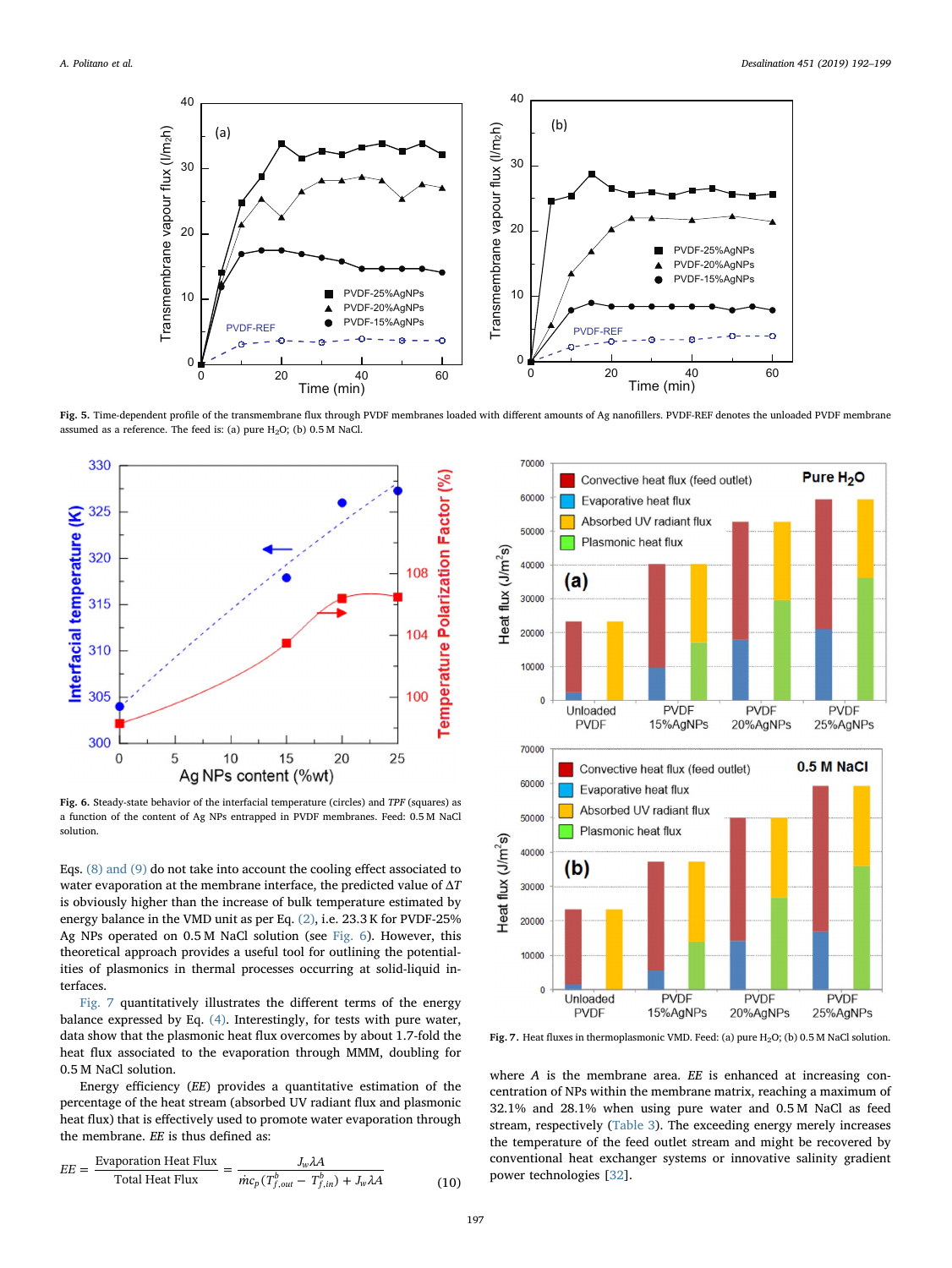#### <span id="page-6-8"></span>Table 3

Energy analysis for thermoplasmonic VMD.

| Feed         | Membrane        | EE(%) |
|--------------|-----------------|-------|
| Pure water   | <b>PVDF-REF</b> | 8.10  |
|              | PVDF-15% Ag NPs | 20.6  |
|              | PVDF-20% Ag NPs | 30.0  |
|              | PVDF-25% Ag NPs | 32.1  |
| $0.5 M$ NaCl | <b>PVDF-REF</b> | 6.06  |
|              | PVDF-15% Ag NPs | 14.9  |
|              | PVDF-20% Ag NPs | 28.1  |
|              | PVDF-25% Ag NPs | 28.4  |
|              |                 |       |

#### <span id="page-6-9"></span>Table 4

Chemical composition of feed seawater (Tyrrenian sea, location: Amantea, Italy).

| pH                                | 8.0    |
|-----------------------------------|--------|
| Temperature (°C)                  | 25     |
| Density $(kg/l)$                  | 1.02   |
| $Ca^{2+}$ (ppm)                   | 492.5  |
| $Mg^{2+}$ (ppm)                   | 2120.7 |
| $Na+$ (ppm)                       | 11,941 |
| $K^+$ (ppm)                       | 348    |
| $Cl^{-}$ (ppm)                    | 20,975 |
| $Br^-$ (ppm)                      | 116.5  |
| $HCO3-$ (ppm)                     | 140    |
| $SO_4{}^{2-}$ (ppm)               | 2192   |
| Conductivity $(\mu S/cm)$         | 68,000 |
| TOC $(mg/l)$                      | 4.1    |
| Silt density index $(SDI_{15})^T$ | 2.4    |
| Water activity                    | 0.97   |
|                                   |        |

<span id="page-6-11"></span> $†$  SDI<sub>15</sub> measurement procedure from ASTM standard test method D 4189-82.

<span id="page-6-10"></span>

Fig. 8. Transmembrane flux of vapor through a 25% w/w Ag-NPs loaded PVDF membrane. Feed typology: pure water, 0.5 M NaCl and real seawater.

#### 4.3. Permeate quality

Analytical tests were carried out on distillate samples in order to check the quality of desalted water. Incorporation of citrate-capped Ag NPs into PVDF matrix, although decreasing moderately the value of water contact angle [\(Table 1](#page-3-0)), did not cause pore wetting: in experimental tests carried out on both pure water and 0.5 M NaCl solution, protracted over 7 days/10 h of operation per day, the permeate conductivity ranged within 0.9–2.1 μS/cm, thus providing evidence of the negligibility of salt leakage. Additionally, concentration of Ag NPs and Ag<sup>+</sup> ions were below the detectability threshold of DLS and HR-CS AAS instruments, as a result of both the specific evaporative transport mechanism in MD (non-volatile  $Ag<sup>+</sup>$  ions dissolved in the feed stream are retained), and the peculiar VMD configuration, where condensed distillate is not directly in contact with the membrane.

No significant changes (< 5%) in terms of transmembrane flux were observed during 10-h experiments repeated over 6 months.

#### 4.4. Tests on real seawater

The chemical composition of real seawater samples collected from Tyrrenian sea is reported in [Table 4](#page-6-9). VMD tests were carried out using PVDF-25% Ag NPs membrane, i.e. the one exhibiting the highest performance.

With respect to 0.5 M NaCl solution, the average vapor flux in a VMD experimental test cycled twice was 6% lower [\(Fig. 8\)](#page-6-10). The slightly reduced water activity coefficient of real seawater (0.97), estimated by using PHREEQC speciation software [[33\]](#page-7-19), gives a partial explanation this result.

Analysis of the distillate revealed only traces of  $Na<sup>+</sup>$  (1.0 ppm).  $Mg^{2+}$  (0.12 ppm), Cl<sup>-</sup> (1.8 ppm) and SO<sub>4</sub><sup>2-</sup> (0.11 ppm). The low electrical conductivity (5.9 μS/cm), the negligible organic content (TOC = 0.013 mg/l) and the absence of dispersed colloidal NPs in the condensed permeate confirmed the good stability of the membrane against wetting.

#### 5. Conclusions

In this work, we have applied the innovative concept of thermoplasmonics in order to prove that temperature polarization phenomenon in MD can be withdrawn by using UV-irradiated Ag NPs, acting as nano-heaters resonating at the Ag plasma frequency, so as to produce collective thermal effects. In principle, this preliminary application to seawater desalination opens the way to the exciting perspective of an eco-friendly and economically feasible membrane technology for solar steam generation.

By exploiting the inherent dependence of mass transfer on temperature gradient, we made a remarkable step-change in the fields of thermoplasmonics and MD, showing that membranes manufactured with hydrophobic polymers and filled with size-selected plasmonic NPs can provide remarkable improvement in the system performance, both in terms of transmembrane flux and thermal efficiency.

The stability of NPs-charged membranes is a crucial issue in water treatment operations. In our innovative system, the release of silver ions and NPs in the permeate was prevented by the shielding effect of the hydrophobic polymeric matrix and the peculiar VMD configuration, in which there is not a liquid distillate contacting the membrane. Note that the use of thermoplasmonic membranes could be also extended to a wide spectrum of applications where diffusion-driven separation mechanisms depends on temperature, beyond seawater desalination (see as an example, the reviews in Ref. [\[14](#page-7-13)[,19](#page-7-4)]).

## Acknowledgments

We thank Guillaume Baffou for helpful discussions.

#### References

- <span id="page-6-0"></span>[1] [E. Drioli, A. Ali, F. Macedonio, Membrane distillation: recent developments and](http://refhub.elsevier.com/S0011-9164(17)32170-7/rf0005) [perspectives, Desalination 356 \(2015\) 56.](http://refhub.elsevier.com/S0011-9164(17)32170-7/rf0005)
- <span id="page-6-1"></span>[2] [E. Drioli, A. Criscuoli, E. Curcio, Membrane contactors and catalytic membrane](http://refhub.elsevier.com/S0011-9164(17)32170-7/rf0010) reactors in process intensifi[cation, Chem. Eng. Technol. 26 \(2003\) 975.](http://refhub.elsevier.com/S0011-9164(17)32170-7/rf0010)
- <span id="page-6-7"></span>[3] [E. Curcio, E. Drioli, Membrane distillation and related operations](http://refhub.elsevier.com/S0011-9164(17)32170-7/rf0015) — a review, Sep. [Purif. Rev. 34 \(2005\) 35.](http://refhub.elsevier.com/S0011-9164(17)32170-7/rf0015)
- <span id="page-6-6"></span>[4] [M.A.E.-R. Abu-Zeid, Y. Zhang, H. Dong, L. Zhang, H.-L. Chen, L. Hou, A compre](http://refhub.elsevier.com/S0011-9164(17)32170-7/rf0020)[hensive review of vacuum membrane distillation technique, Desalination 356](http://refhub.elsevier.com/S0011-9164(17)32170-7/rf0020) [\(2015\) 1.](http://refhub.elsevier.com/S0011-9164(17)32170-7/rf0020)
- <span id="page-6-2"></span>[5] [P. Wang, T.-S. Chung, Recent advances in membrane distillation processes: mem](http://refhub.elsevier.com/S0011-9164(17)32170-7/rf0025)brane development, confi[guration design and application exploring, J. Membr. Sci.](http://refhub.elsevier.com/S0011-9164(17)32170-7/rf0025) [474 \(2015\) 39.](http://refhub.elsevier.com/S0011-9164(17)32170-7/rf0025)
- <span id="page-6-3"></span>[6] [S. Al-Obaidani, E. Curcio, F. Macedonio, G. Di Pro](http://refhub.elsevier.com/S0011-9164(17)32170-7/rf0030)fio, H. Al-Hinai, E. Drioli, [Potential of membrane distillation in seawater desalination: thermal e](http://refhub.elsevier.com/S0011-9164(17)32170-7/rf0030)fficiency, [sensitivity study and cost estimation, J. Membr. Sci. 323 \(2008\) 85.](http://refhub.elsevier.com/S0011-9164(17)32170-7/rf0030)
- <span id="page-6-4"></span>[7] L. Martínez-Dí[ez, M.I. Vazquez-Gonzalez, Temperature and concentration polar](http://refhub.elsevier.com/S0011-9164(17)32170-7/rf0035) [ization in membrane distillation of aqueous salt solutions, J. Membr. Sci. 156](http://refhub.elsevier.com/S0011-9164(17)32170-7/rf0035) [\(1999\) 265.](http://refhub.elsevier.com/S0011-9164(17)32170-7/rf0035)
- <span id="page-6-5"></span>[8] [A. Ali, F. Macedonio, E. Drioli, S. Aljlil, O. Alharbi, Experimental and theoretical](http://refhub.elsevier.com/S0011-9164(17)32170-7/rf0040) [evaluation of temperature polarization phenomenon in direct contact membrane](http://refhub.elsevier.com/S0011-9164(17)32170-7/rf0040)